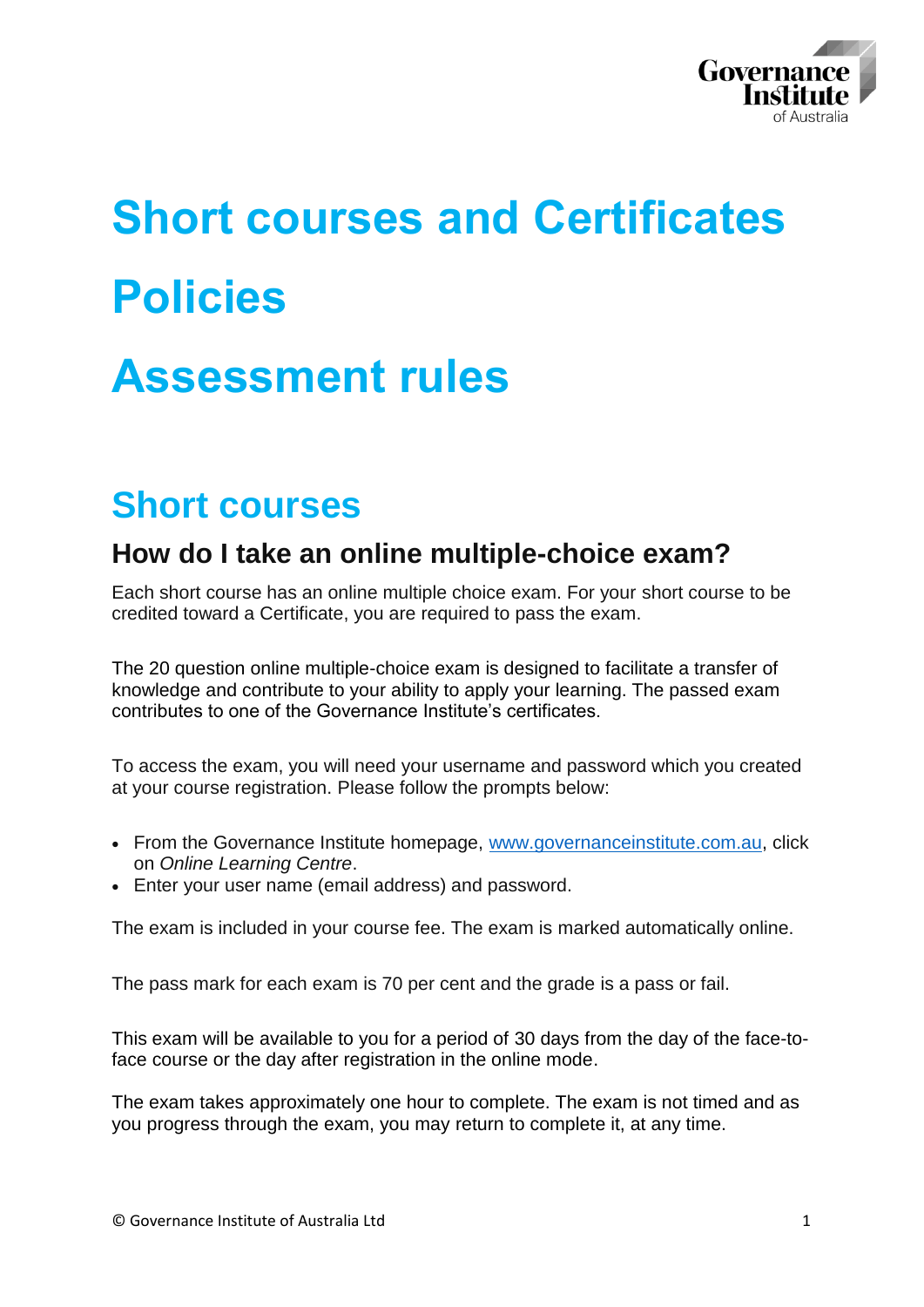

Your answers are saved automatically. Press *Submit* when you have answered the 20 questions.

You have access to the course materials while you undertake the exam, but we do expect that you will complete the exam yourself, unassisted by other people.

Your course registration includes two (2) attempts at the online exam for the short course.

The second attempt becomes available if the pass mark is not achieved at the first attempt.

*Should you be unsuccessful after two attempts at the exam, please contact your Governance Institute state office to re-register for the online exam, a fee of \$85 will apply per course – this will provide you with another two (2) attempts to undertake the exam.*

**IMPORTANT:** Please login from our website and not from any previous link or bookmarked page to access the exam in the 30 day time-frame.

#### **When can I start my exam?**

You can start the exam on the following dates:

- The date of the face-to-face course you have selected, if you are studying via tutorial mode.
- The day after you register in an online course.

When you register, please ensure you have the time available to study the materials and to complete the online exam within the 30 day period.

#### **A fee of \$85 will be applied to course extension requests.**

Extensions will be granted only in exceptional circumstances and at Governance Institute's discretion.

If you are unable to complete the exam within the 30 day period, please contact customerservice@governanceinstitute.com.au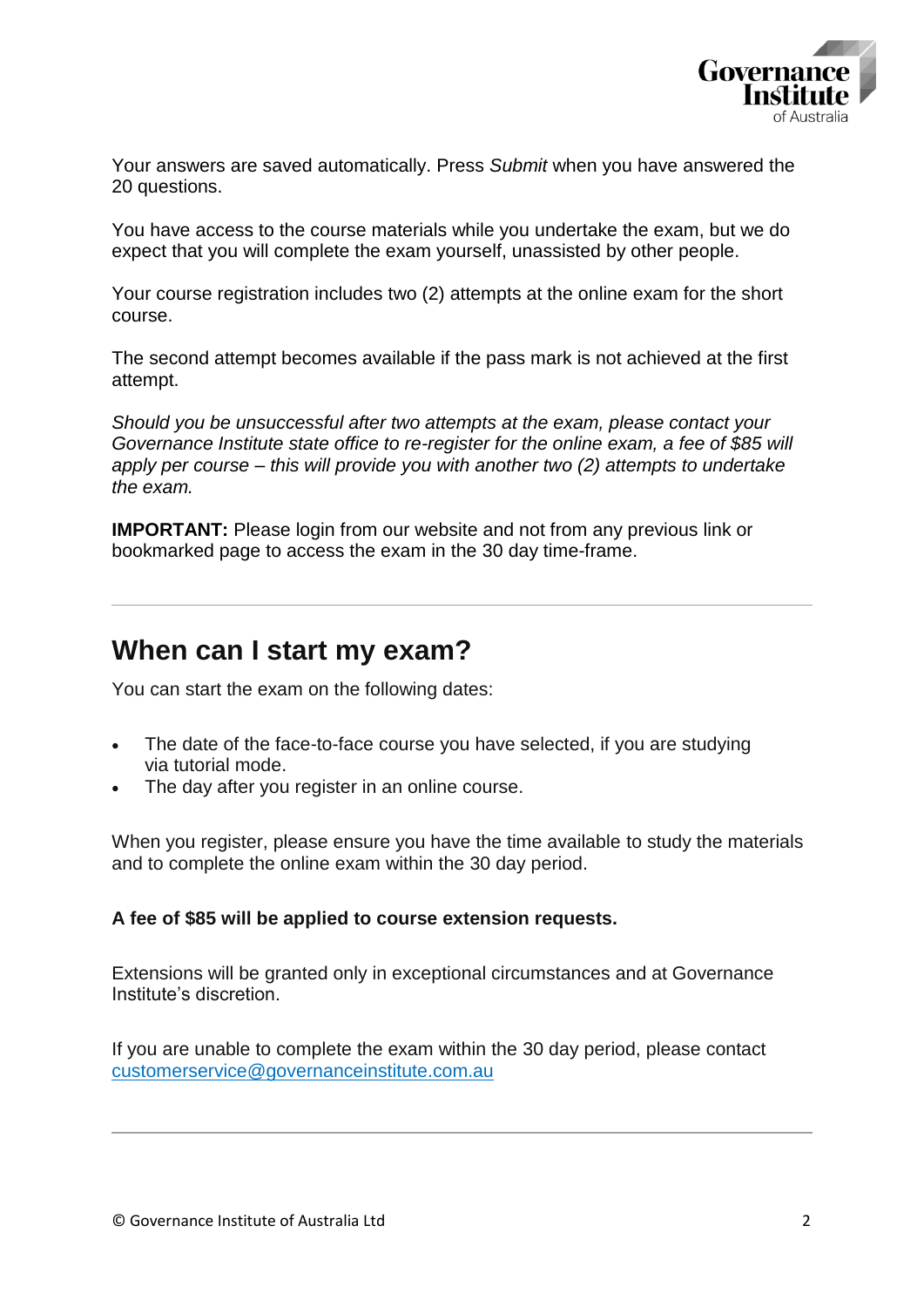

#### **How many attempts do I have to complete the online exam?**

Your course registration includes two attempts at the online exam for each course.

### **Certificates**

### **Which of my courses are eligible for a Certificate?**

For one of your courses to count towards a Certificate, it must be listed as one of the compulsory or elective courses for that Certificate and you must pass the online exam.

To graduate from a Governance Institute Certificate, you are required to complete and pass the online multiple-choice exam for each of the six courses, within the same **12 month period**. This 12 month time-frame starts when you pass your first course exam. After you have passed the exams for each of the five additional courses within this time frame, you will automatically graduate from a Governance Institute Certificate.

A short course completed outside of the previous 12 months cannot be counted as an eligible course for Certificate graduation or count as an exemption towards another Certificate.

Participants who do not complete all six courses within the specified 12 month completion timeframe, due to extenuating circumstances, will be permitted to request an extension from the National Manager, Professional Development. Requests must be received via email to [customerservice@governanceinstitute.com.au](mailto:customerservice@governanceinstitute.com.au) prior to the expiry of the 12 month time-frame. Following consideration of the request, Governance Institute will provide a written decision regarding the extension to the participant within 3 business days.

Please note that extensions may be requested in circumstances of personal illness or injury, family illness, injury or bereavement or excessive work commitments. Either medical or employer documentary evidence may be requested to support requests for extensions. If you are experiencing difficulties completing your studies, please contact us at [customerservice@governanceinstitute.com.au](mailto:customerservice@governanceinstitute.com.au) for a confidential discussion regarding how we can assist you.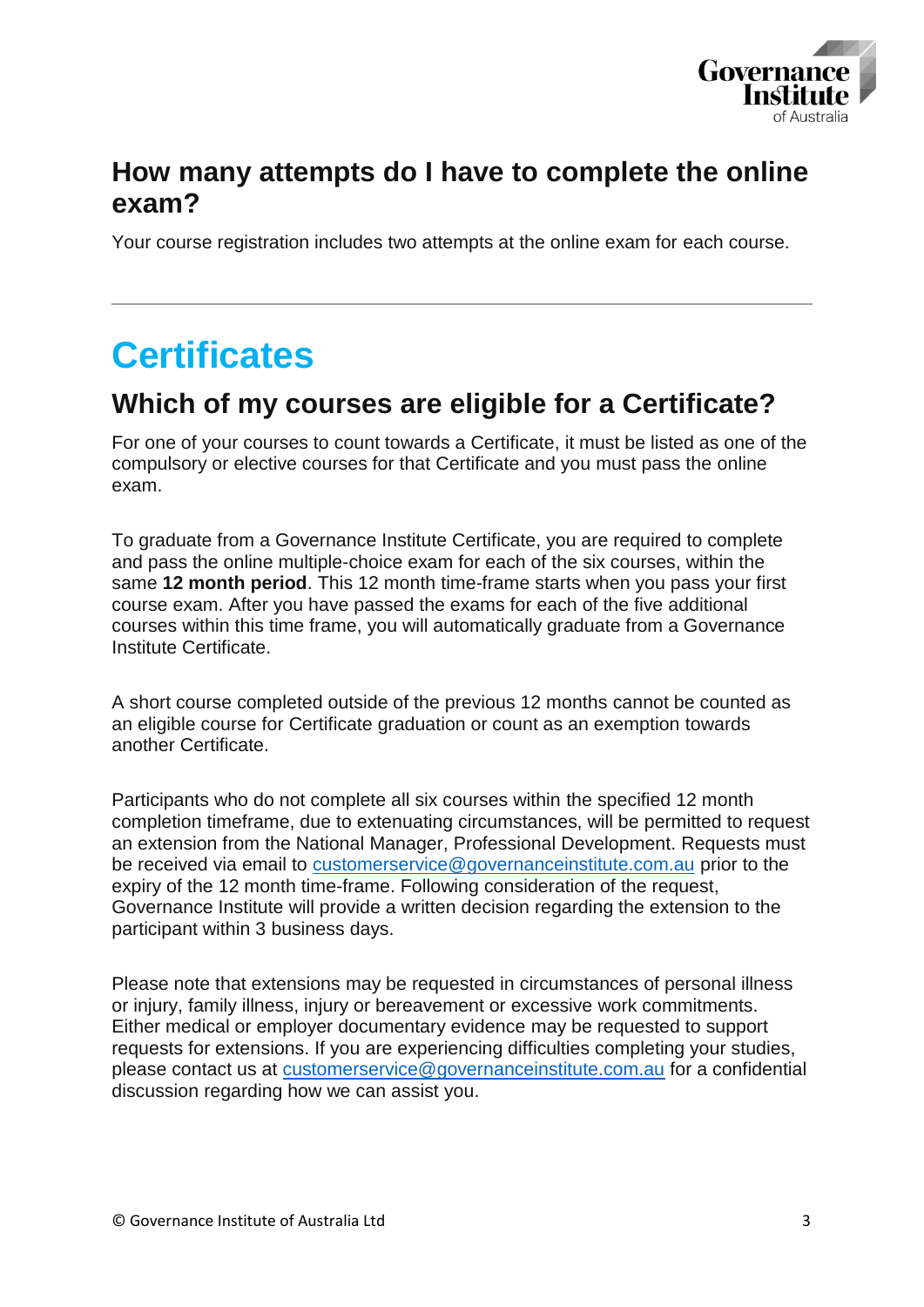

If your course exam pass/s date expired over 12 months ago or you are unable  $t\theta^{f\, \text{Australia}}$ complete the required study within the 12 month time-frame, please contact us at customerservice@governanceinstitute.com.au

Participants who have not registered in the required six eligible course exams within the 12 month time-frame, due to extenuating circumstances, will be permitted to request an extension from the National Manager, Professional Development. Requests must be received via email to customerservice@governanceinstitute.com.au prior to the expiry of the 12 month time-frame.

Following consideration of the request, Governance Institute will provide a written decision regarding the extension to the participant within 3 business days.

Please note that extensions will only be granted in circumstances of personal illness or injury, family illness, injury or bereavement or excessive work commitments. Either medical or employer documentary evidence must be provided for this extension to be granted.

If you have not registered in the required six eligible courses within the 12 month time-frame, please contact us at customerservice@governanceinstitute.com.au

### **How do I graduate from a Certificate?**

For course to be counted towards a Governance Institute Certificate an exam pass is required, whether registered in the face-to-face or online mode.

Graduation from the Certificates will occur on the successful completion of the compulsory and elective courses, (6), for the Certificate you are enrolled in. You will be awarded a graduation certificate and provided with a transcript listing the courses you have studied.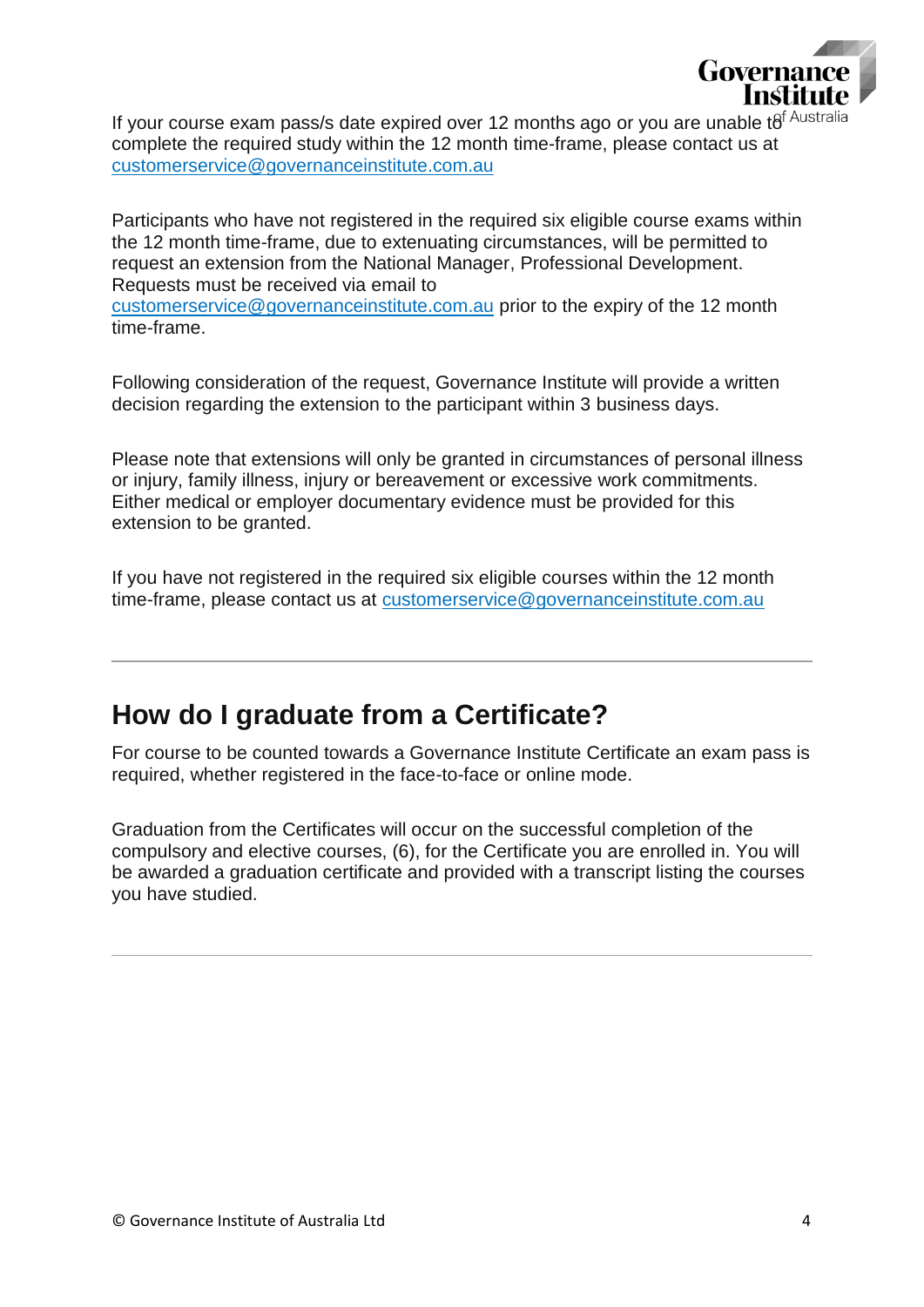

### **How do I view my study progress?**

To view your course and certificate registrations and exam marks, scroll to the bottom of our home page, [www.governanceinstitute.com.au](file://///csaust.com/data$/Company%20Templates/Certificate%20Course%20Materials/.SHORT%20COURSES%20AND%20CERTIFICATES%20POLICIES/www.governanceinstitute.com.au) and click on [My](https://www.governanceinstitute.com.au/my-governance-institute/)  [Governance Institute](https://www.governanceinstitute.com.au/my-governance-institute/) and click on Certificate academic record.

| <b>My Governance Institute</b> | <b>Policies</b>           | <b>Contact us</b> |
|--------------------------------|---------------------------|-------------------|
| Profile                        | Privacy policy            | Contacts          |
| Invoices                       | <b>Education policies</b> | <b>Enquiries</b>  |
| <b>Online Learning Centre</b>  | Cancellation policy       | Sponsorship       |
| Certificate academic record    | Social media policy       | Advertising       |
| Postgraduate academic record   | Member policies           | Room hire         |
| Change password                |                           | Board             |
|                                |                           | State councils    |

### **Do I receive prior study recognition when I enrol in another Governance Institute Certificate?**

Course exemptions are only available for the following compulsory courses:

- Assessing, Analysing and Treating Risk
- Governance Essentials

**Note: You must graduate from your first certificate before enrolment in the second certificate can be activated. At this point your exemptions will be applied to the second certificate enrolment.**

**To utilise your two exemptions you must have passed the exam for each course within the previous 12 months.**